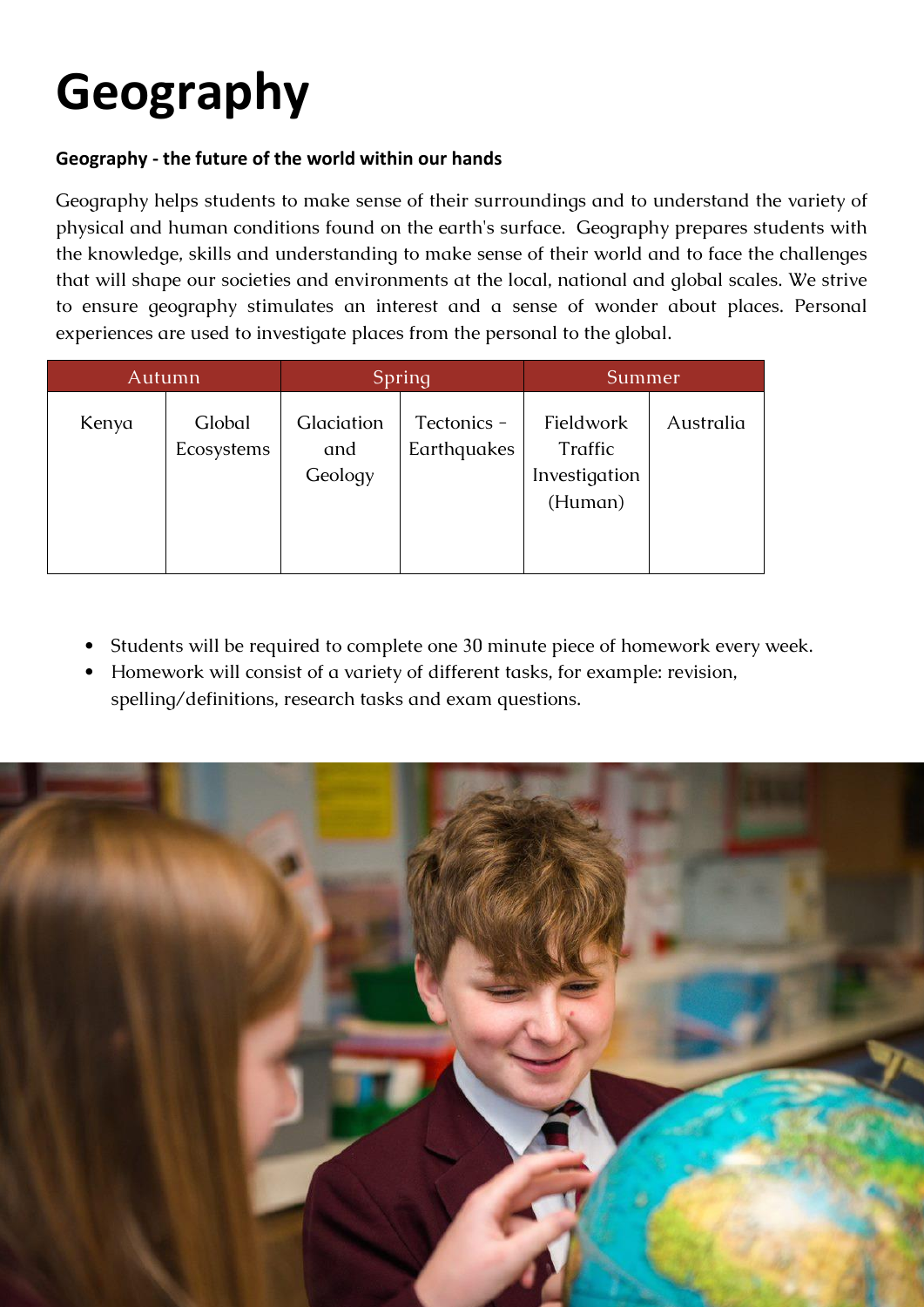| Unit                                             | <b>Duration</b><br>(lessons) | Learning Objectives/Outcomes                                                                                                                                                                                                                                                       |  |
|--------------------------------------------------|------------------------------|------------------------------------------------------------------------------------------------------------------------------------------------------------------------------------------------------------------------------------------------------------------------------------|--|
| Kenya                                            | 7                            | Where is Kenya?<br>Poverty in Kenya.<br>Tourism in Kenya.<br>Ecotourism in Kenya.<br>The Masaai People.<br>Urbanisation in Kenya.<br>Assessment                                                                                                                                    |  |
| Global<br>Ecosystems                             | 7                            | What are the global ecosystems of the world?<br>Layers of the Rainforests<br>Causes of deforestation in the Amazon Rainforest<br>The Impact of Deforestation on climate change.<br>Methods of reducing deforestation<br>Reducing Deforestation - Who is responsible?<br>Assessment |  |
| Glaciation and<br>Geology                        | 6                            | What are glaciers and how do they form?<br>Landforms of Glaciation.<br>Identifying glacial landforms on a map.<br>The rock cycle.<br>Igneous, Sedimentary and Metamorphic rocks<br>Erosion.<br>Assessment.                                                                         |  |
| Tectonics-<br>Earthquakes                        | 6                            | Plate Boundaries.<br><b>Types of Volcano</b><br>The 3 Ps of Earthquakes (Japan)<br>2011 Japan Earthquake.<br>Assessment.                                                                                                                                                           |  |
| Fieldwork<br>Traffic<br>Investigation<br>(Human) | 6                            | Planning Human Fieldwork.<br>Fieldwork - Creating a hypothesis<br>Fieldwork-Methodology.<br>Fieldwork - Data Presentation<br>Fieldwork - Evaluation<br>Assessment                                                                                                                  |  |